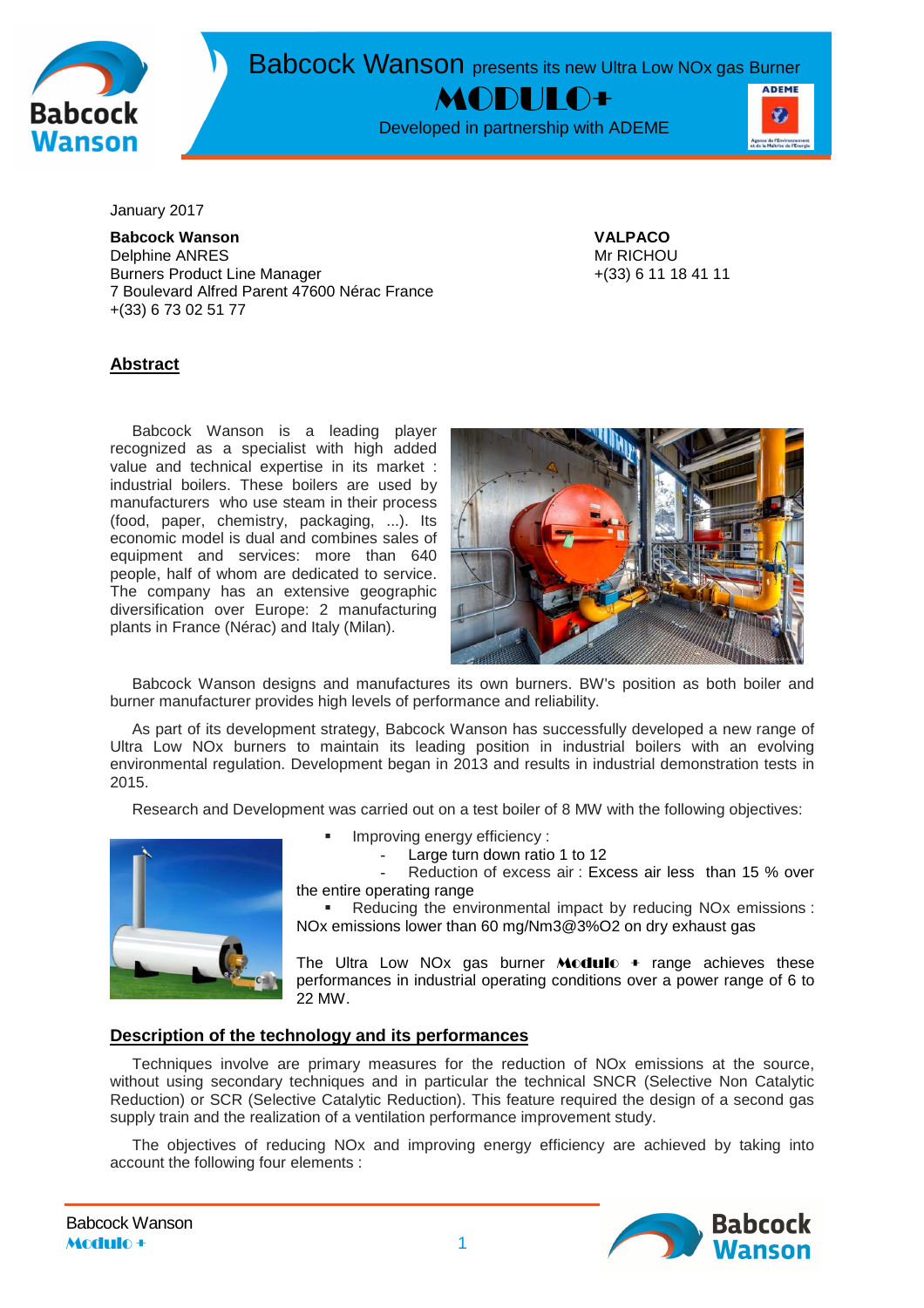- Simultaneous exploitation and control of the different principles of reduction of NOx emissions at source: design of this prototype burner is based on staging of gas injection and techniques of flame separation
- Maintaining combustion stability despite the staging of combustion : steady state behaviour, transition behaviour during rapid conditions, behaviour and resistance to excess air.
- Maintaining combustion quality : flame appearance, noise, limit the antagonism NOx / CO-Dust (accepted level CO < 5 ppm ) and control flame dimensions (length and diameter)
- Industrial feasibility: possibility of assembly / disassembly and maintenance, combustion air pressure specifications and fan power.

**Modulo**  $\bullet$  is available for gaseous fuel applications. It has a specific combustion head and a dual supply gas train and needs a O2 control system.

Results of the demonstration tests (tests done on the 8 MW Babcock Wanson test bench) are presented below :

| Reference                                 | European norme EN 676                                                                                              | <b>French regulation</b><br>ICPE rubrique n°2910        |  |  |
|-------------------------------------------|--------------------------------------------------------------------------------------------------------------------|---------------------------------------------------------|--|--|
| Conditions of warranty                    | The NO <sub>x</sub> value is the average of<br>values measured at minimum, average<br>and nominal loads            | Maximum value for all loads                             |  |  |
|                                           | The measurements are performed with<br>a combustion air temperature 20 °C<br>and relative humidity 70% (10 g / kg) | Measurements done in industrial<br>operating conditions |  |  |
|                                           | The tolerance on the measurements<br>during the test is $\pm$ 10 ppm (equal to $\pm$<br>$20.5$ mg).                | No tolerance on measurements.                           |  |  |
| <b>Emission limit value</b>               | $NOx \leq 80$ mg/Nm <sup>2</sup>                                                                                   | $NOx \le 100$ mg/Nm <sup>2</sup>                        |  |  |
| Emissions warranty with<br><b>MODULO+</b> | NOx $\leq 60$ mg/Nm <sup>3</sup>                                                                                   | $NOx \leq 80$ mg/Nm <sup>3</sup>                        |  |  |

### **NOx emissions**

# **Efficiency**

The two main assets of the **Modulo**  $\pm$  burner are :

Large turndown ratio 1 to 12 : lower minimum load avoid stop and start burner cycles (reduced periods of pre-ventilation and associated energy losses) Ex : A boiler at 60% average load and 3 stops / restarts per hour  $=$  gain of over 1%



Excess air lower than 15 % on the entire operating range : direct increase in efficiency Ex : -1% O2 dry  $\Leftrightarrow$  + 0,6% of efficiency (0,3% if economizer)

Comparing a standard Low NOx gas burner and Modulo +, on a fire-tube boiler with economizer and O2 regulating system, we obtain following results:

| Gain Modulo +                          | Annual average load value |       |       |       |  |  |
|----------------------------------------|---------------------------|-------|-------|-------|--|--|
|                                        | 20%                       | 40%   | 60%   | 70%   |  |  |
| <b>Estimated gain</b><br>of efficiency | 1.20%                     | 0.80% | 0.60% | 0.40% |  |  |